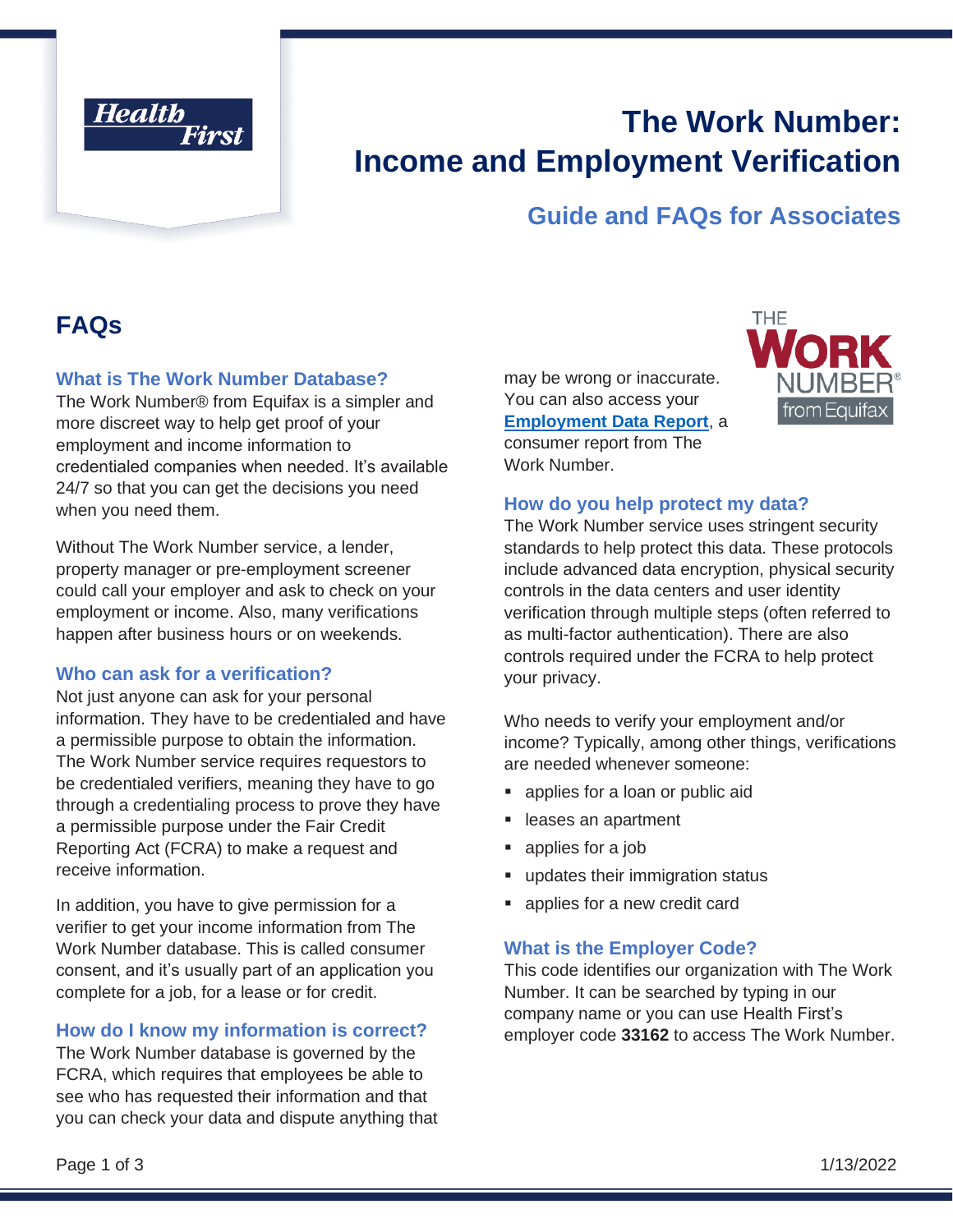### **If someone needs proof of my employment, what do I do?**

If the banker, the property manager, the car dealer or caseworker asks you how much money you make or to prove where you work, just tell them to go to **[HF.org/verify](https://www.hf.org/verify)**.

Why? Because Health First has picked The Work Number to provide this information so you can get the decisions you need 24 hours a day, seven days a week.

If someone needs help? (including mortgage lenders, property leasing, financial institutions, a government agency, etc.)

- **[Employees.TheWorkNumber.com](https://employee.theworknumber.com/)**
- Call **1.866.222.5880** Monday through Friday, 8 a.m. – 8 p.m.
- **[Member@Equifax.com](mailto:Member@Equifax.com)**

# **What can The Work Number do for me?**

### **Get Access to your Employment Data Report (EDR)**

Your Employment Data Report (EDR), a consumer report from The Work Number, provides your current and historical employment and income information on The Work Number database, as well as a list of all verifiers who have requested your information in the previous two years. Because The Work Number database is governed by the Fair Credit Reporting Act, the EDR is available to you for free.

- **[Employees.TheWorkNumber.com/](https://employees.theworknumber.com/employment-data-report) [employment-data-report](https://employees.theworknumber.com/employment-data-report)**
- 1.866.604.6570 EDR Request Line

### **See something that doesn't look right? Ask for Data Dispute Assistance**

If you notice something wrong or inaccurate on your Employment Data Report (EDR), call The Work Number Employee Service Center for assistance:

- Call **1.866.222.5880** Monday through Friday, 8 a.m. – 8 p.m.
- **TTY** for hearing impaired: 1.800.424.0253
- Health First's Employer Code is **33162**

### **Want to freeze your information available to verifiers? Ask for a Data Freeze**

If you would like to put a freeze on your employment information available to verifiers, call The Work Number Employee Service Center for assistance:

- Call **1.866.222.5880** Monday through Friday, 8 a.m. – 8 p.m.
- TTY for hearing impaired: 1.800.424.0253
- Health First's Employer Code is **33162**

# **How do I log in to The Work Number?**

Start by going to **[Employees.TheWorkNumber](https://employee.theworknumber.com/) [.com](https://employee.theworknumber.com/)**. Select "Log In" and follow the simple prompts.

Enter Health First's Employer Code (**33162**).

- **.** If this is your first time—Pick "Register Now"
- **·** If you're a returning user-Enter your username and password you set up.

The screens prompts will walk you through all the steps to help verify your identity and keep your account private while offering helpful messages if you have problems.

### **How to Get a Salary Key**

A Salary Key is a single-use, six-digit code that you can provide to a verifier as consent to access your income information. Just so you know, your consent is generally provided at point-of-application (for example, when you sign a loan application), and a Salary Key is not normally needed—actually less than 1% of the time in most cases. But if a verifier asks you to provide one, The Work Number website makes it easy to get one.